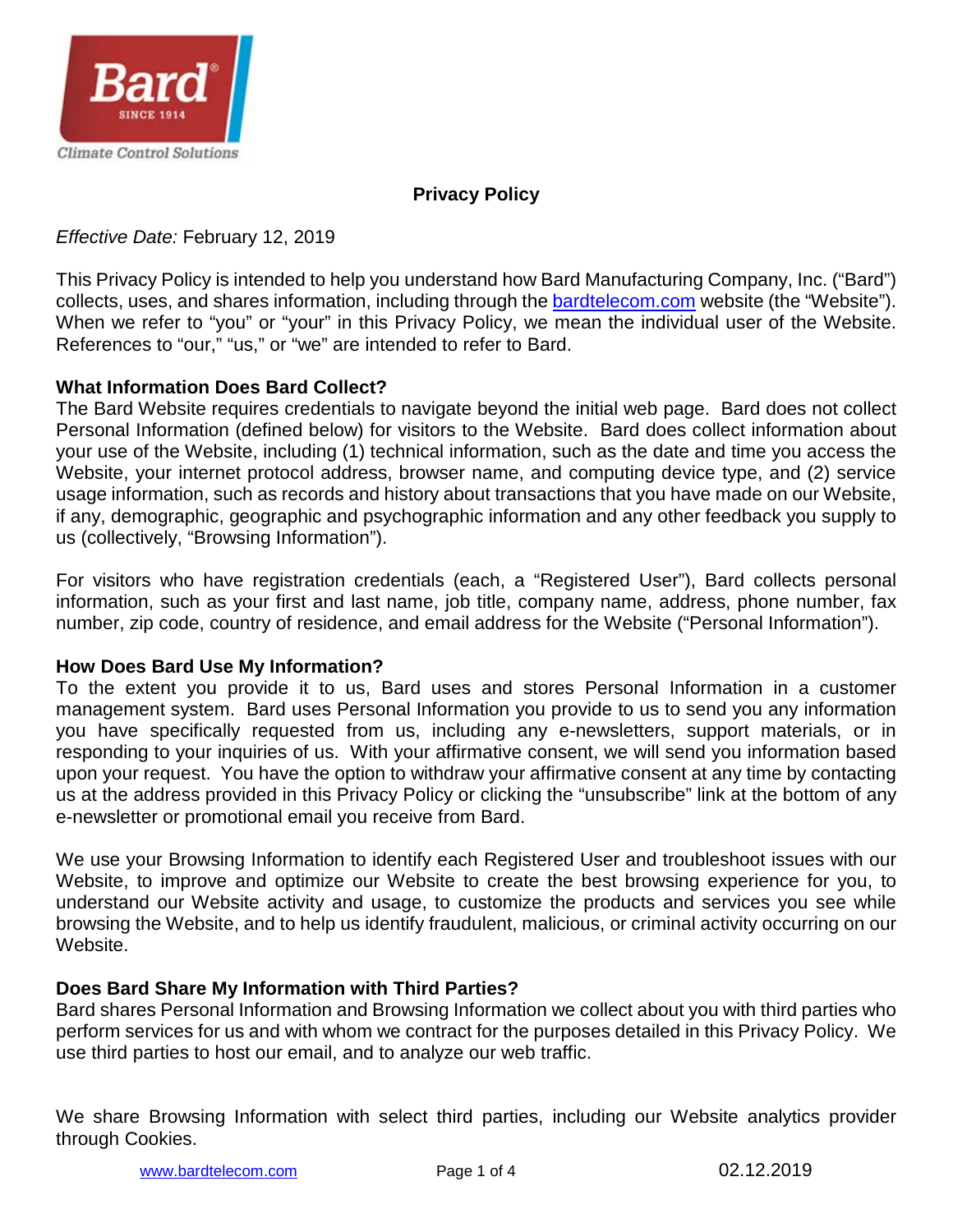In the event that Bard, or substantially all of Bard's assets be sold, or Bard reorganizes or merges into another organization, then customer information, including Personal Information and Browsing Information, will likely be among Bard's transferred assets.

On rare occasions, we may be required to disclose your Personal Information and/or Browsing Information to law enforcement and as necessary to comply with a judicial or administrative proceeding, court order or legal process served on us. We may also need to disclose this information to protect our rights.

### **Internet Cookies and Analytics**

Our Website utilizes internet cookies, which are small files that we transfer to your computer's hard drive through your web browser to enable us to recognize you when you return to our Website. Internet cookies enable us to identify return users to the Website and provide a more personalized experience browsing our Website. Our Website utilizes cookies and web beacon technology to track which pages on our sites visitors view. We also utilize an Analytics services provider, who also uses cookie information to provide us with Browsing Information. Most internet browsers permit users to erase or block internet cookies. If you choose to configure your browser to remove or reject cookies, you will be able to continue browsing the Website, but you will not be able to utilize the full functionality of our Website, including certain features that require cookies to properly function or operate.

### **How Does Bard Protect Kids' Privacy?**

Bard will never knowingly request personally identifiable information from anyone under the age of 13 or otherwise classified as a minor under applicable law. If you are under 13 years old or classified as a minor under applicable law, you should not provide information to us. If a child has provided us with personally identifiable information, that child's parent or guardian should contact us at the contact details provided below to have such information deleted from our records.

#### **Sensitive Information**

We ask that you do not send or otherwise disclose to us, any sensitive Personal Information, including any information related to your racial, ethnic origin, political opinion, religion, or other beliefs, sexual orientation, health or medical condition, or criminal background on or through the Website or via any communications to us.

#### **"Do Not Track" Signals**

Certain web browsers include functionality, which enables a web user to utilize that they do not wish to be tracked by particular website and with respect to collection of their information over time and across third-party websites or online services. We do not honor "Do Not Track" signals from internet web browsers.

#### **Links to Third Party Internet Sites**

The Website contains hyperlinks to third party websites (each, a "Third Party Website). Bard is not responsible for any content or the privacy policies contained on any Third Party Website. These hyperlinks are for the convenience of our Users. Furthermore, Bard does not warrant the accuracy of any content or advertisement set forth on any Third Party Sites. Bard encourages all users, as a general matter, to review the privacy policies for any such Third Party Sites before providing any Personal Information.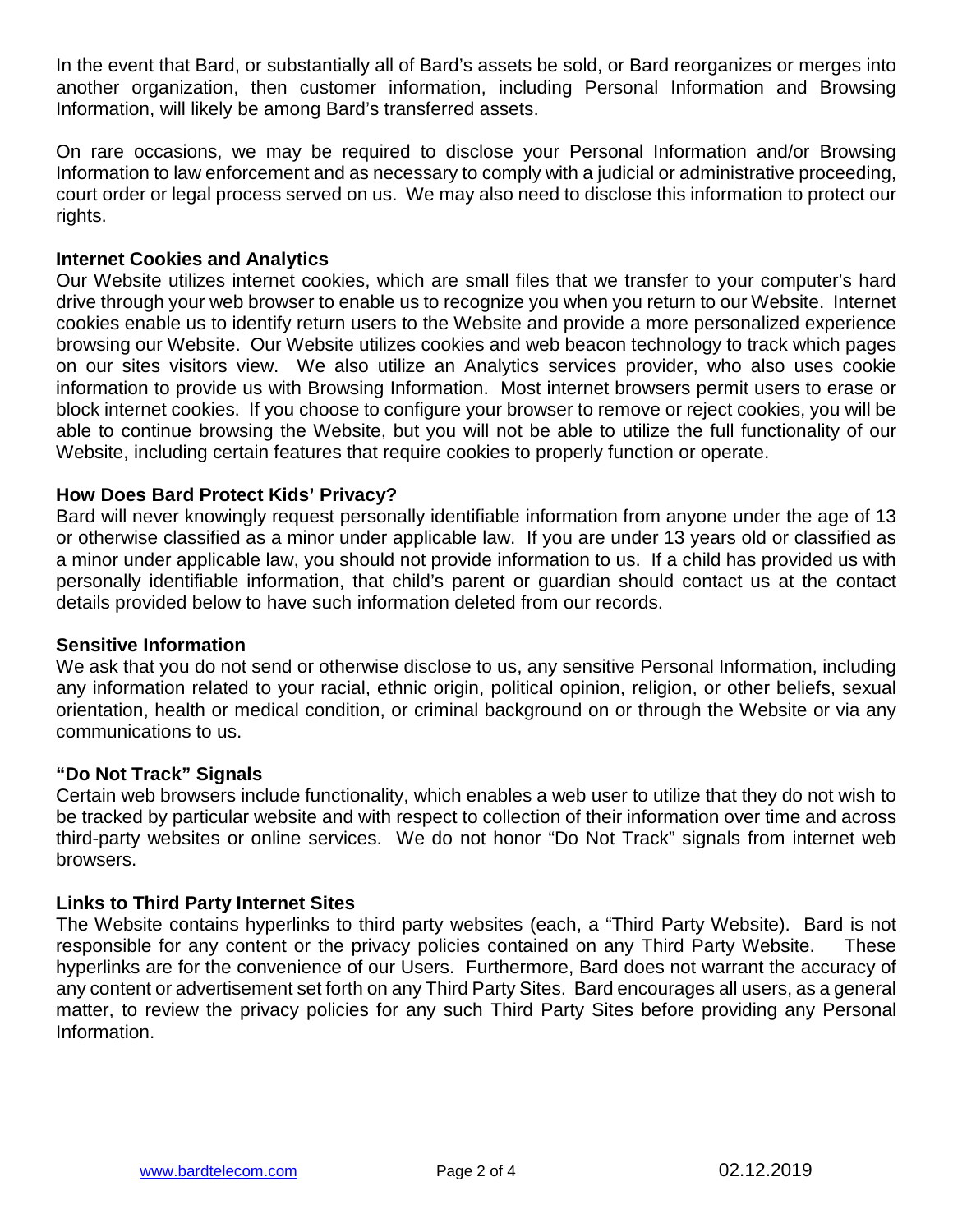## **Changes to this Privacy Policy**

Bard expressly reserves the right to make changes to this Privacy Policy. When we make changes to our Privacy Policy, we will update the Effective Date displayed at the top left-hand corner of the first page of this Privacy Policy. In the event we make a material change to this Privacy Policy, we will post a banner or popup on the main page of our Website to provide you with notice that the Privacy Policy has changed.

### **Accessing, Changing or Suppressing Your Personal Information**

If you would like to review, correct, update, suppress, delete or otherwise limit our usage of your Personal Information, which you have provided to us, please contact us via any one of the methods listed under the heading "contact us" in this Privacy Policy. Please clearly describe your request and include enough details so that we may locate your information or be able to contact you (to the extent not prohibited by applicable law) if we require additional information to carry out your request.

### **European Union Data Rights**

The European Union's ("EU") General Data Protection Regulation ("GDPR") requires that certain information be provided to a data subject when personal data is collected from such data subject, which is detailed below. References to terms such as "controller," "personal data," "processor," and "supervisory authority" are intended to have the same meanings assigned those terms in Regulation (EU) 2016/679 of the European Parliament and of the Council of 27 April 2016.

- The controller of the personal data collected on this Website is Bard Manufacturing Company, Inc., 1914 Randolph Dr., Bryan, Ohio 43506, telephone number: (419) 636-1194.
- Personal data is processed for the purposes detailed in this Privacy Policy. The legal basis for the processing that is set forth herein is by your affirmative, opt-in consent, and by contract with us, pursuant to our Terms of Use.
- We provide personal data to third parties in accordance with this Privacy Policy, including to third party service providers that render services to us.
- The personal data we collect is stored until you contact us to request deletion of the information.
- Where personal data collected from you on our Website or through communications with us is deemed required or mandatory for you to provide to us, this data is necessary in order for us to provide a requested service to you or to enable you to engage in a particular function on our Website. If you choose against providing us with the required information, you will not be permitted to receive the particular service or engage in a specific function.
- Bard is located in the United States and maintains its date in the United States. If any information is transferred to a third country or international organization, Bard will comply with applicable data privacy laws, including execution of the Standard Contractual Clauses as approved by the European Commission.